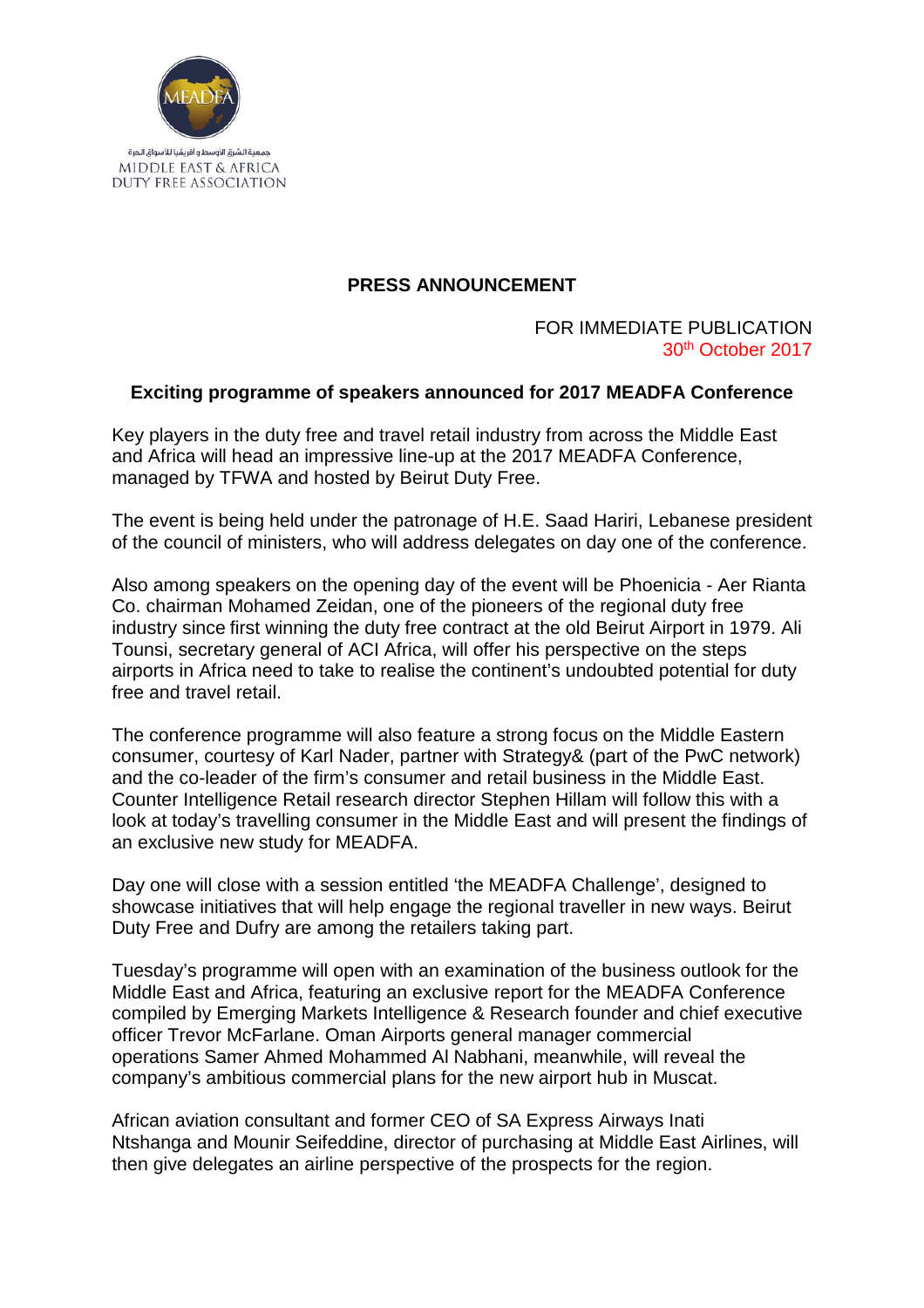

MEADFA vice president and Aer Rianta International Middle East CEO Nuno Amaral, ETRC president Sarah Branquinho (Business Relations Director, Dufry) and Dubai Duty Free senior vice president, finance Bernard Creed will lead a panel discussion explaining regulatory and other challenges facing the industry in the Middle East and Africa, before the final session of the conference, in which broadcaster, branding and African business expert, Victor Kgomoeswana will explore the current climate for brands and retailers in Africa amid the rapid growth of the continent's middle class.

A lively and entertaining programme of social events will ensure there are plenty of opportunities for networking, which will begin with an opening cocktail reception sponsored by Dufry at the Eau de Vie Lounge in the Phoenicia Hotel at 19:30 on Sunday 19<sup>th</sup> November. This will be followed by a gala dinner on Monday 20<sup>th</sup> November held at the Music Hall, Starco, sponsored by Beirut Duty Free. Starting at 20:00, the evening promises to be a night to remember in a mythical theatre where the heart of world fusion music beats with live musical acts and performances.

Platinum sponsors of the MEADFA Conference 2017 include Aphrodite Duty Free Shop, Dubai Duty Free, Jordanian Duty Free Shops, Nadiya, Kings Tobacco International and Al Rifai. Gold sponsors include Aer Rianta International, Lagardère Travel Retail, Pernod Ricard, and Oriental General Trading. Silver sponsors include Castania and International Duty Free Shops. Beverly Hills Polo Club, Nadiya, Imperial Tobacco and Philip Morris will be exhibiting at the event. The event's smoking lounge will be sponsored by JTI. Coffee breaks will be sponsored by KitKat and Petit Gourmet. Product distribution will be sponsored by Mondelēz International, Zalatimo Sweets, Majani and Castania. The event's media partners are The Moodie Davitt Report, DFNI, Frontier, Frontier Buyers' Guide, Gulf-Africa Duty Free & Travel Retailing, TRBusiness and TRI.

The official carrier for the event is Middle East Airlines, which is offering special delegate rates for conference attendees.

Haitham al Majali, MEADFA president, said: "It is a great honour for MEADFA that H.E. Saad Hariri, Lebanese president of the council of ministers, has agreed to be patron of this year's conference, and we are indebted to him and to our friends and partners in Lebanon for their assistance in staging the event. It promises to be an extremely interesting and informative two days in a city that has long been renowned not only for its hospitality, cuisine and entertainment but also for its rich history and cultural Heritage. We look forward very much to welcoming our industry friends and partners to Beirut and encourage all those with an interest in Middle East and Africa duty free and travel retail to attend."

Erik Juul-Mortensen, president of TFWA, said; "After a challenging period for our industry in the region, the signs are that growth is returning, and we trust that this will be reflected in another successful MEADFA Conference. As ever, we at TFWA are